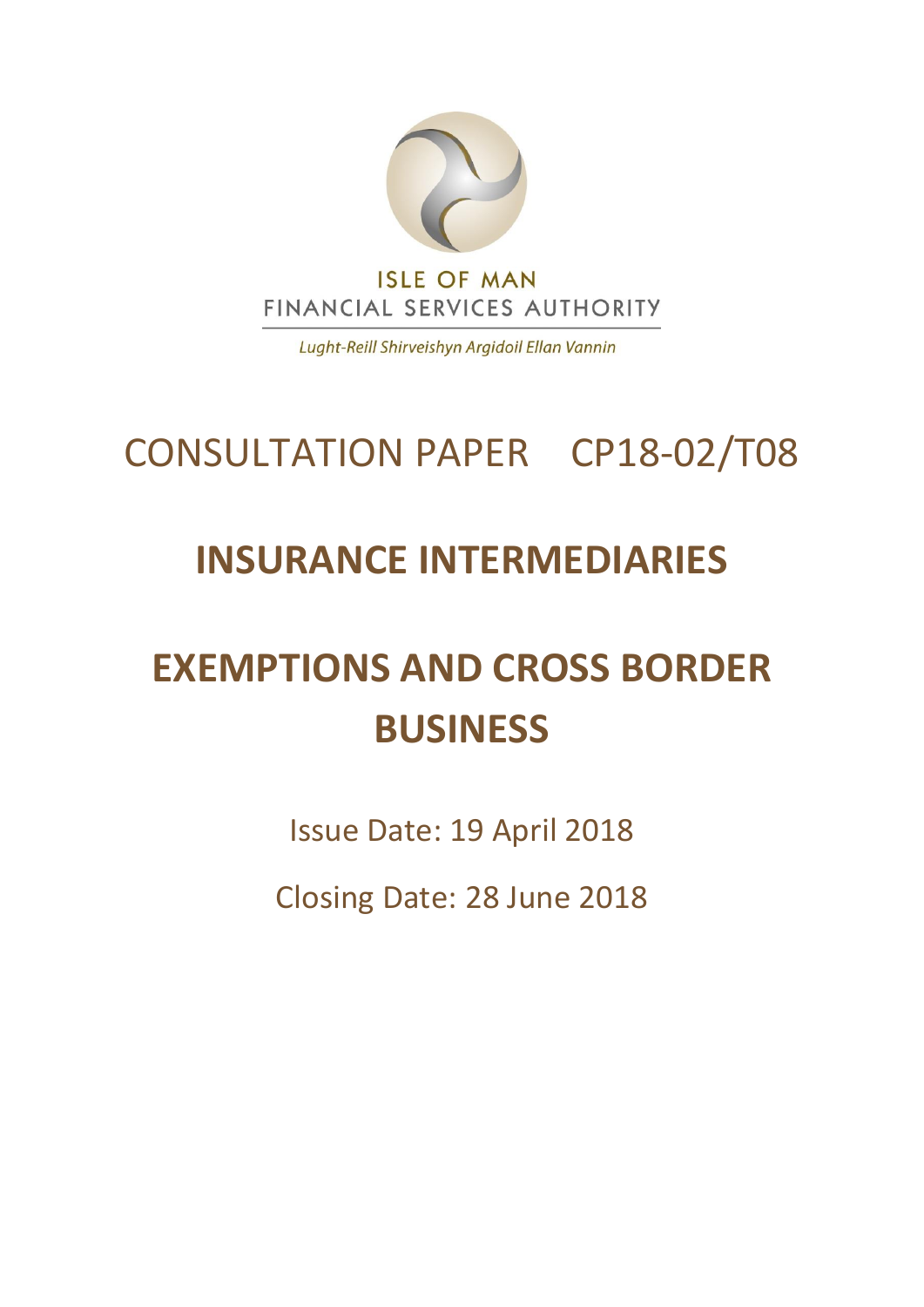#### **CONSULTATION PAPER – CP18-02/T08**

This consultation paper is issued by the Isle of Man Financial Services Authority ('the Authority'), which is the regulatory body for financial services, insurance and pensions sectors in the IOM.

#### **What is it for?**

In June 2013 the Insurance and Pensions Authority<sup>1</sup> published its 'Roadmap for updating the Isle of Man's regulatory framework for insurance business' and through that document set out the objective to establish a project to enhance the Island's regulatory framework to ensure that it remains up to date, proportionate and where appropriate consistent with the updated and revised Insurance Core Principles. Since its issue the Roadmap has been updated annually to reflect progress made across the various work streams established under the project.

This consultation paper builds on the feedback received in response to the Authority's initial discussion paper ('DP16-07') and its first consultation paper ('CP17-07/T08') in relation to developments in the supervision of insurance intermediaries and its recent survey for businesses selling insurance alongside other goods and services.

It sets out proposals for changes to the Authority's regulatory framework for insurance intermediaries that are not currently required to be registered with the Authority, either by virtue of being exempt or falling outside the scope of the current framework.

#### **Who is affected by it?**

This document will be of direct interest to businesses selling insurance on the IOM, whether registered with the Authority as an insurance intermediary or not.

Other parties with an interest in the IOM insurance sector, including the legal and auditing professions, may also find this discussion paper and the issues raised of interest.

#### **Responding to CP18-02/T08**

-

The Authority considers open dialogue with stakeholders as essential in developing its proposals and greatly appreciates comments on the proposals in this document. The purpose of this consultation is to gather views and evidence from which an informed decision will be made on the content of proposed legislation. However, please note that your comments may not result in a change to the proposals.

 $1$  With effect from  $1<sup>st</sup>$  November 2015 the functions of the Insurance and Pensions Authority were transferred into the Isle of Man Financial Services Authority <http://www.iomfsa.im/ViewNews.gov?page=lib/news/iomfsa/transferoffuncti.xml&menuid=11570>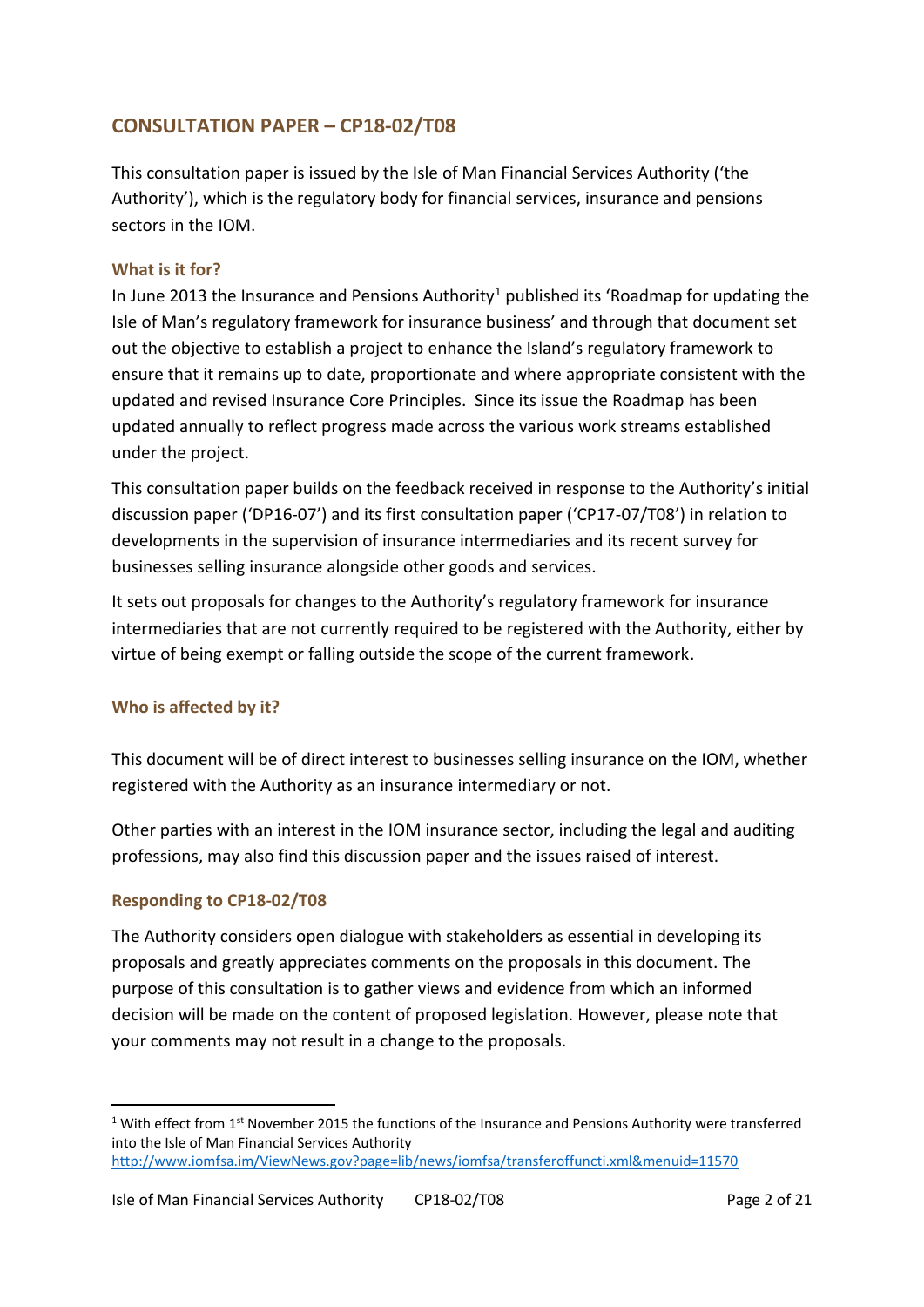The closing date for comments is **28 June 2018**.

Please send comments, preferably by email, to:

**Mrs Nicola Igoea – Manager, ICP Project Isle of Man Financial Services Authority** PO Box 58, Finch Hill House Bucks Road, Douglas Isle of Man, IM99 1DT

*Email:* [nicola.igoea@iomfsa.im](mailto:nicola.igoea@iomfsa.im) **Telephone:** +44 (0) 1624 646025

#### *Confidentiality*

*The information you send may be published in full or in a summary of responses.* 

*All information in responses, including personal information, may be subject to publication or disclosure in accordance with the access to information regimes (these are primarily the Freedom of Information Act 2015 and the Data Protection Act 2002). If you want your response to remain confidential, you should explain why confidentiality is necessary. Your request will be acceded to only if it is appropriate in the circumstances. An automatic confidentiality disclaimer generated by your IT system will not, of itself, be regarded as binding.*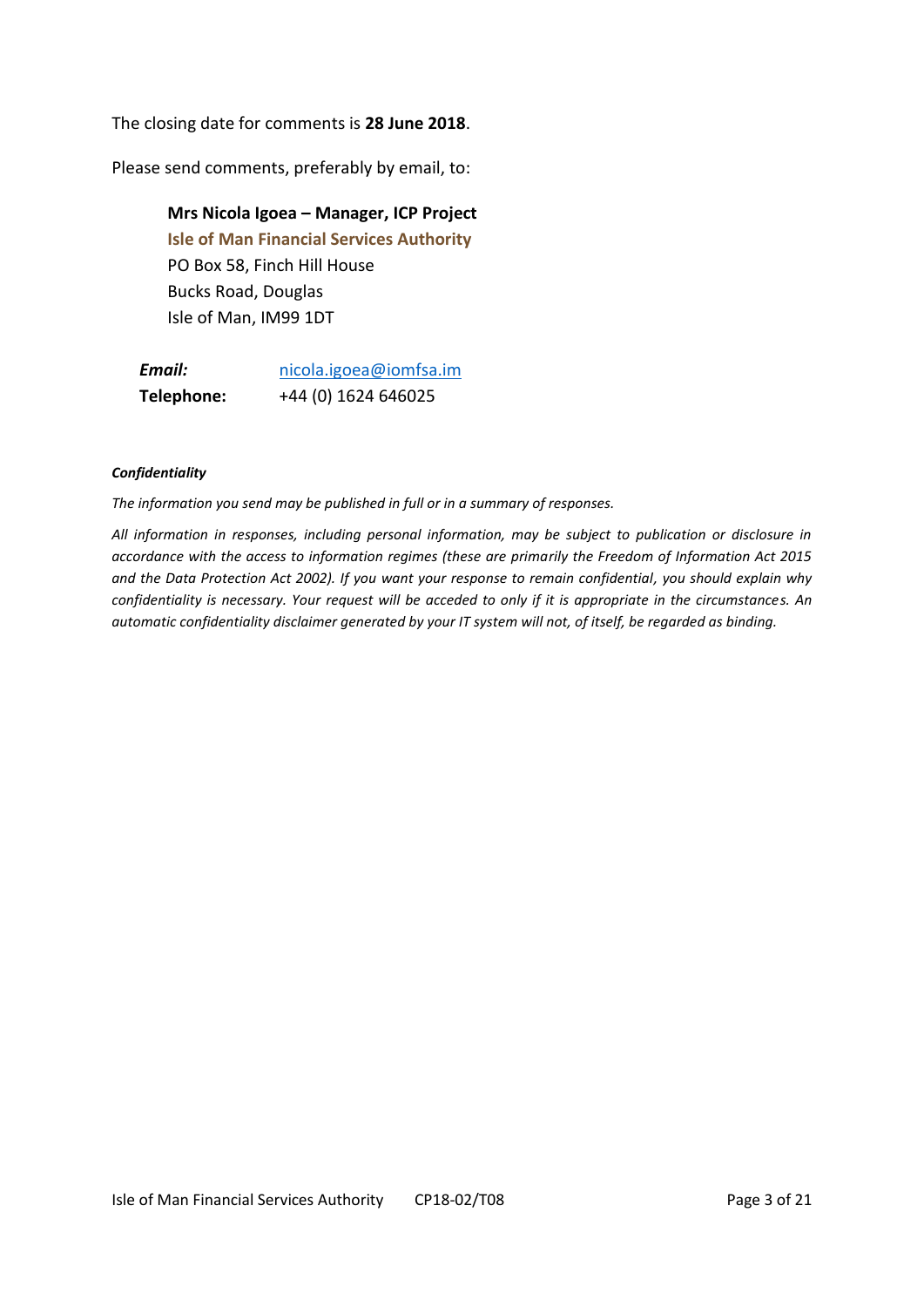## Table of Contents

| 1            |     |                                                                    |  |  |
|--------------|-----|--------------------------------------------------------------------|--|--|
|              | 1.1 |                                                                    |  |  |
|              | 1.2 |                                                                    |  |  |
|              | 1.3 |                                                                    |  |  |
| $\mathbf{2}$ |     |                                                                    |  |  |
| 3            |     |                                                                    |  |  |
|              | 3.1 |                                                                    |  |  |
|              | 3.2 |                                                                    |  |  |
|              | 3.3 |                                                                    |  |  |
| Δ.           |     |                                                                    |  |  |
|              | 4.1 | Registration of cross border intermediaries and attached issues 17 |  |  |
|              | 4.2 |                                                                    |  |  |
|              | 4.3 |                                                                    |  |  |
| 5.           |     |                                                                    |  |  |
| 6            |     |                                                                    |  |  |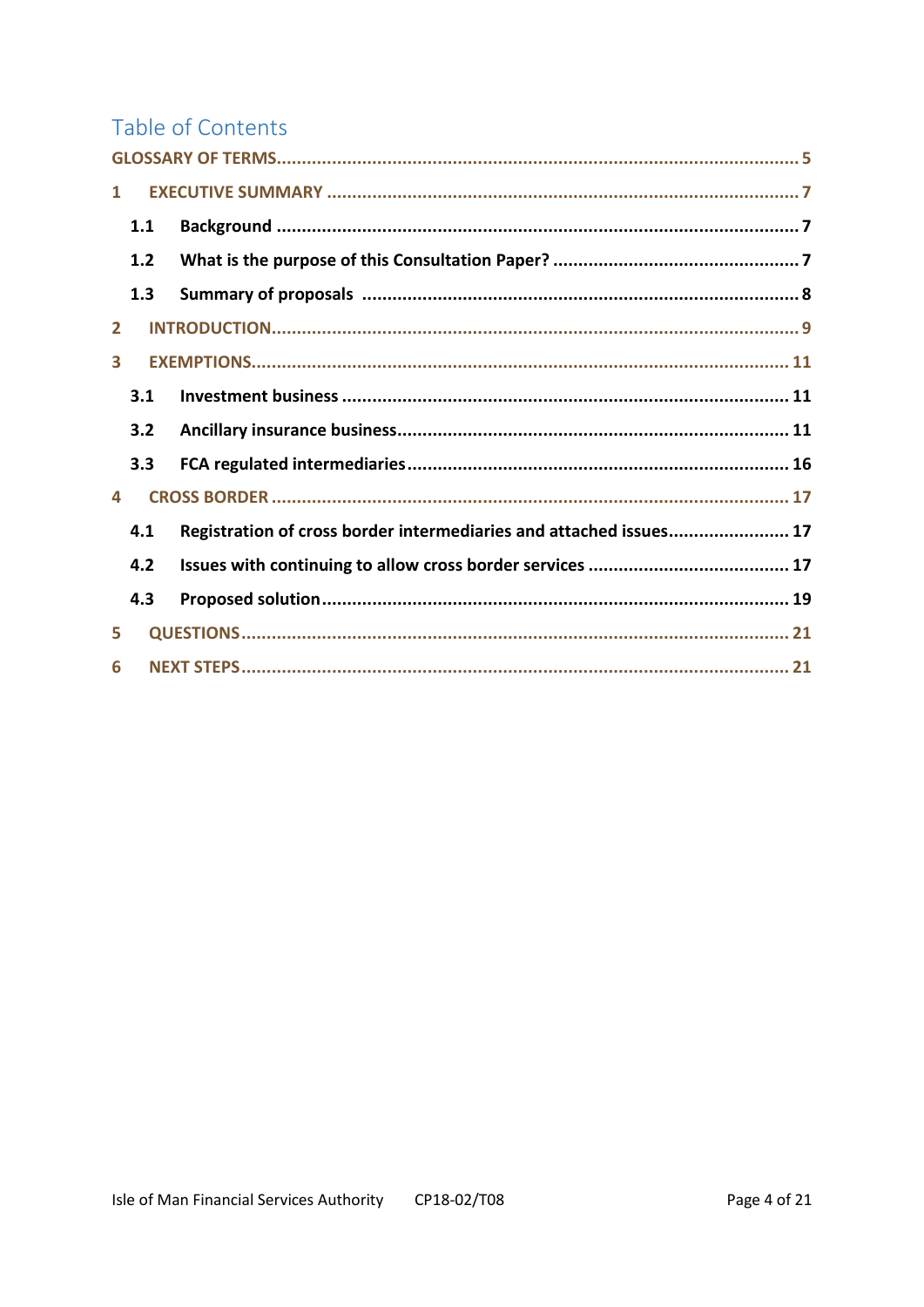## <span id="page-4-0"></span>**Glossary of Terms**

| Term                                 | <b>Meaning in this document</b>                                                                                                                                                                                                                                                                                                          |
|--------------------------------------|------------------------------------------------------------------------------------------------------------------------------------------------------------------------------------------------------------------------------------------------------------------------------------------------------------------------------------------|
| <b>1999 Regulations</b>              | Insurance Intermediaries (General Business) Regulations 1999,<br>as amended                                                                                                                                                                                                                                                              |
| Act                                  | Insurance Act 2008                                                                                                                                                                                                                                                                                                                       |
| <b>Ancilliary business</b>           | insurance sold alongside other goods or services alongside a<br>firm's core business activity                                                                                                                                                                                                                                            |
| <b>Authority</b>                     | The Isle of Man Financial Services Authority                                                                                                                                                                                                                                                                                             |
| CP17-07/T08                          | General Insurance Intermediaries Consultation Paper                                                                                                                                                                                                                                                                                      |
| <b>CTPs</b>                          | Common Trading Practices within the 1999 Regulations                                                                                                                                                                                                                                                                                     |
| DP16-07                              | Insurance Intermediaires Discussion Paper                                                                                                                                                                                                                                                                                                |
| <b>FCA</b>                           | <b>UK Financial Conduct Authority</b>                                                                                                                                                                                                                                                                                                    |
| <b>FSA08</b>                         | <b>Financial Services Act 2008</b>                                                                                                                                                                                                                                                                                                       |
| <b>FSOS</b>                          | The Isle of Man's Financial Services Ombudsman Scheme                                                                                                                                                                                                                                                                                    |
| <b>General insurance</b><br>business | Insurance business that does not fit within the definition of<br>investment as outlined within the Regulated Activities Order<br>2011 (as amended)                                                                                                                                                                                       |
| <b>Insurance intemediary</b>         | A person who for remuneration brings together, either directly<br>or through the agency of a third party, with a view to the<br>insurance of risks, persons seeking insurance and insurers and<br>carries out work preparatory to the conclusion of contracts of<br>general insurance (taken from the Insurance (Amendment) Act<br>2017) |
| <b>IAIS</b>                          | International Association of Insurance Supervisors                                                                                                                                                                                                                                                                                       |
| <b>ICPs</b>                          | Insurance Core Principles (of the IAIS)                                                                                                                                                                                                                                                                                                  |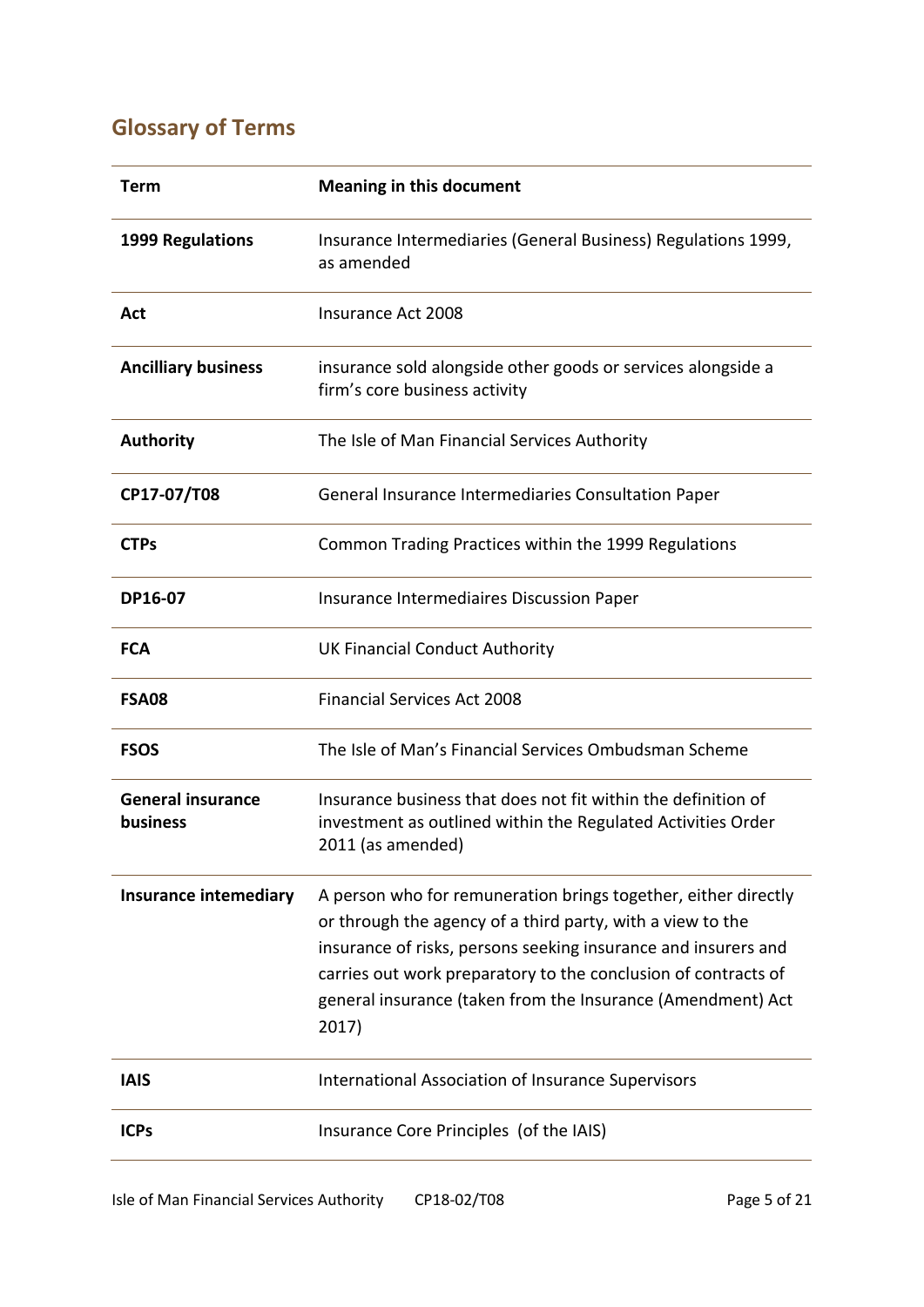| <b>IDD</b>                | <b>Insurance Distribution Directive</b>                                                                                 |
|---------------------------|-------------------------------------------------------------------------------------------------------------------------|
| <b>IFA</b>                | Independent Financial Advisors – intermediaries doing business<br>that would fall under the Financial Services Act 2008 |
| <b>Insurance business</b> | The business of effecting or carrying out contracts of insurance                                                        |
| <b>IOM</b>                | Isle of Man                                                                                                             |
| OFT                       | Office of Fair Trading                                                                                                  |
| <b>RAO</b>                | Regulated Activities Order 2011 (as amended)                                                                            |
| Roadmap                   | Roadmap for updating the Isle of Man's regulatory framework<br>for insurance business                                   |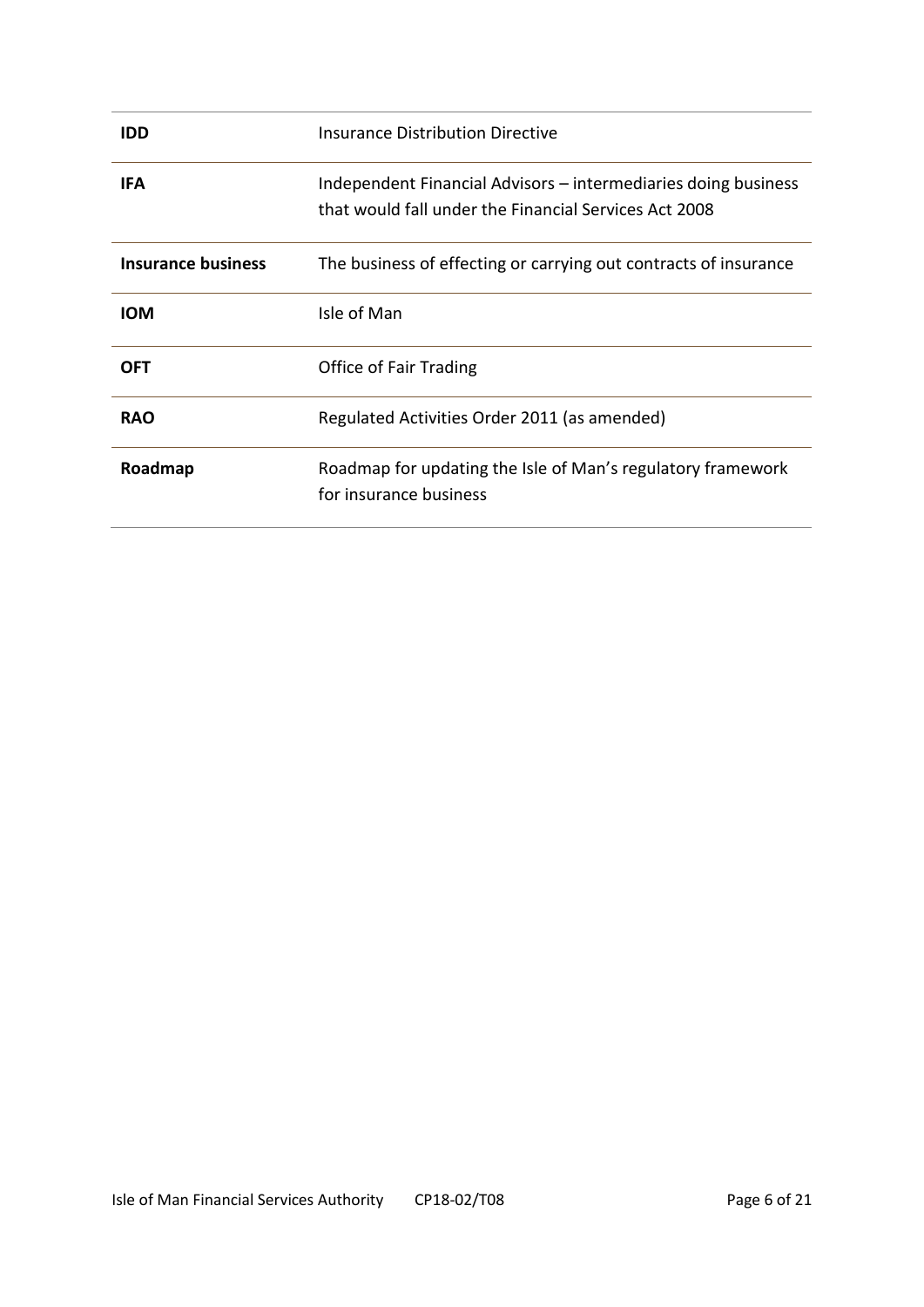#### <span id="page-6-0"></span>**1 EXECUTIVE SUMMARY**

#### <span id="page-6-1"></span>**1.1 Background**

As part of the Authority's ongoing ICP Project, the Authority is consulting upon developments and enhancements to its existing regulatory framework in relation to the insurance intermediary sector.

#### **This paper focuses solely on the intermediation of general insurance business and pure protection business.**

In order to ensure that the Island's regulatory framework remains effective in securing an appropriate standard of advice and protection for consumers in the distribution of general insurance products in or from the Island, the Authority has identified areas where enhancements to the existing regulatory framework are likely to be needed and these were set out in DP16-07 issued in October 2016.

The feedback to DP16-07 was wide-ranging and different groups of respondents have varying views on the Authority's initial proposals. As a result, the Authority has taken a balanced view in implementing its changes and sets out its rationale for its views within this consultation paper.

As a result of the feedback received, the Authority considers it appropriate to split the review of its regulatory framework into 3 areas, to be progressed separately:

- 1. Enhancement of the general business and conduct of business requirements for registered insurance intermediaries;
- 2. Introduction of corporate governance requirements for registered insurance intermediaries; and
- 3. Consideration of the exemptions and allowances for cross border services for intermediaries that are not currently registered.

A consultation paper was issued in July 2017 ('CP17-07/T08') focused on the first of these work streams, but also covered the Authority's initial views in relation to the third work stream.

#### <span id="page-6-2"></span>**1.2 What is the purpose of this Consultation Paper?**

This paper focusses on the third of the work steams listed above and sets out the Authority's proposals in relation to the current exemptions from registration and the allowances for insurance intermediaries providing services on a cross border basis.

In particular, it sets out the Authority's proposals in relation to the exemption for insurance sold alongside other goods or services by a business that is not a registered as an insurance intermediary and in relation to overseas intermediaries providing services on a cross border basis. For completeness, the paper also reaffirms the Authority's intention in relation to the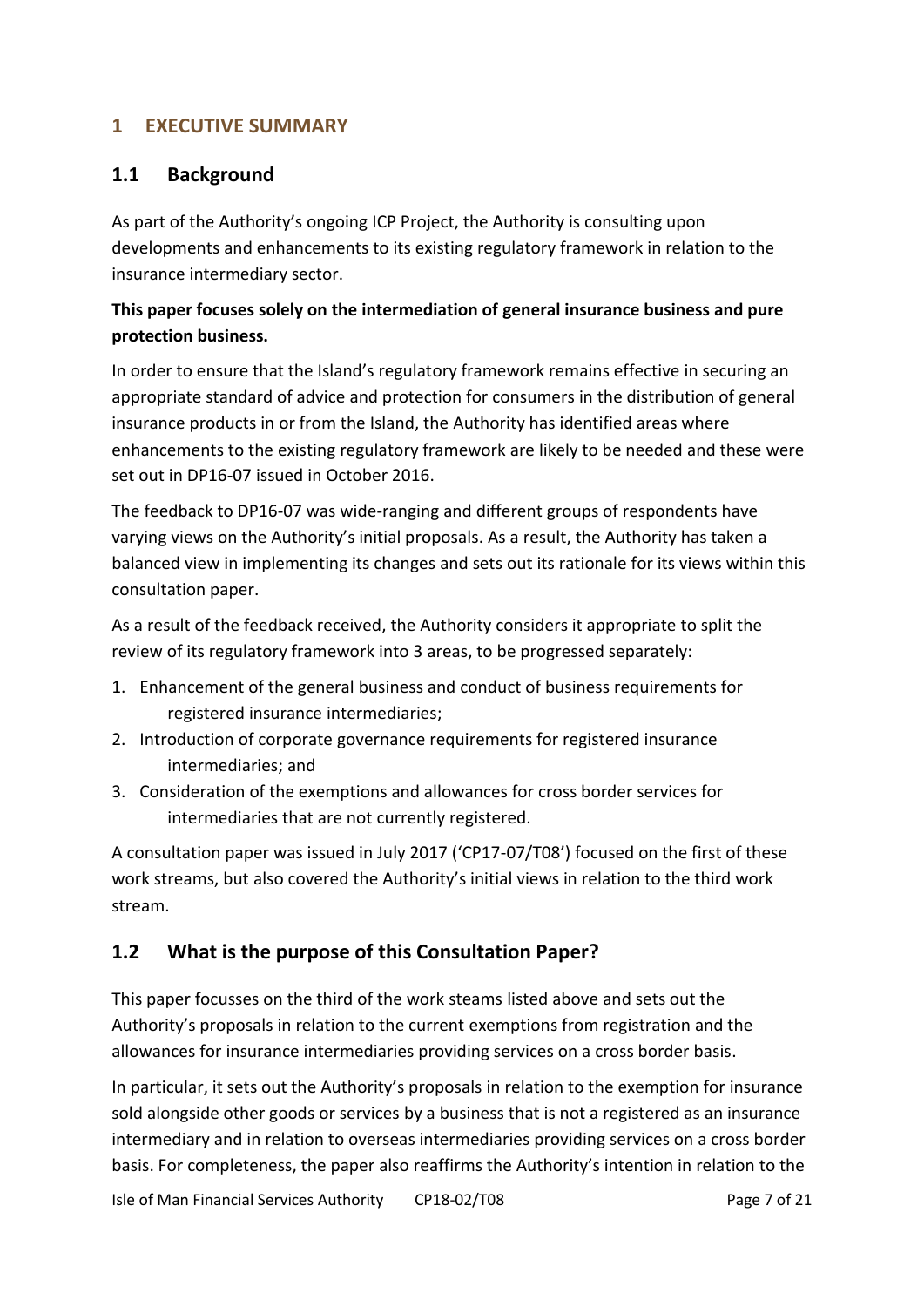other exemptions within the Insurance Intermediaries (General Business) Regulations 1999, as amended ('1999 Regulations'), which were originally set out within CP17-07/T08.

The Authority invites affected parties to consider the proposals and the rationale set out in this paper, and welcomes views in relation to its proposals. Comments should be submitted to the Authority prior to the consultation's closing date (see page 3).

It should be noted that there is no draft legislation attached to this consultation paper. Any legislative changes that result from the proposals will be consulted upon at a later date.

Throughout the document consideration is given to requirements and developments in other jurisdictions, in line with international standards, and to achieving a proportionate approach in relation to insurance intermediation.

#### <span id="page-7-0"></span>**1.3 Summary of proposals**

#### **Ancillary insurance exemption**

After reviewing all of the responses received to its previous papers and having regard to its statutory regulatory objectives and the need to use its resources in the most effective and economic way, the Authority proposes to retain the exemption for businesses that sell insurance alongside another good or service and proposes to include it within the revised Insurance Intermediaries (General Business) Regulations. Although unchanged in its effect, revised wording for the ancillary business exemption is proposed.

In considering this proposal the Authority was unable to determine that the registration of ancillary insurance providers would be proportionate to any benefits expected to result from such a change and would not constitute the best use of its resources.

#### **Cross border provision of services**

The Authority proposes to no longer allow intermediaries from outside the IOM to advertise for business using a medium that specifically targets IOM persons, to address the risk that any product suitability assessment undertaken by those intermediaries may not take account of the specific jurisdictional positon of the IOM, leading to an increased risk of poor advice for IOM policyholders.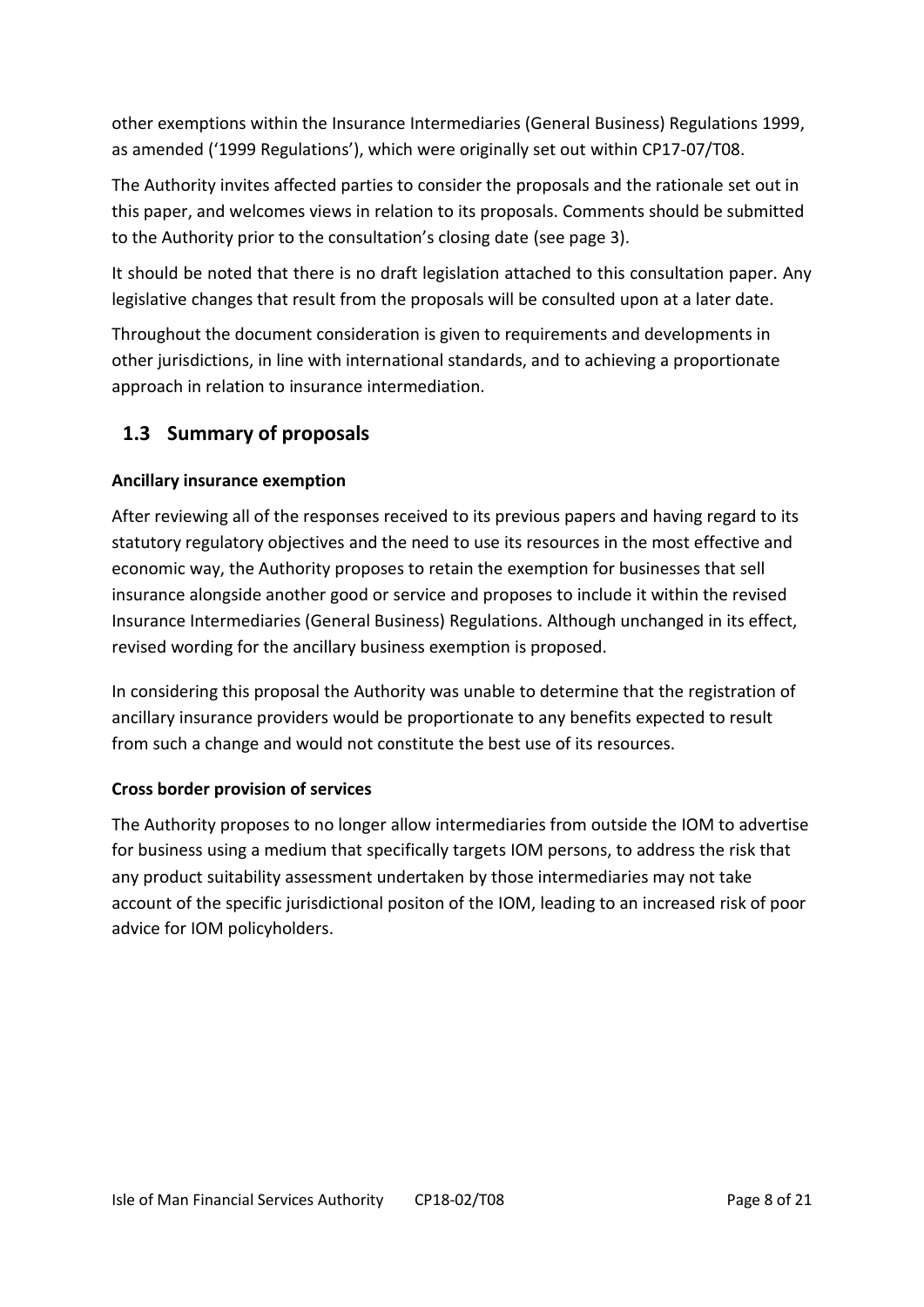#### <span id="page-8-0"></span>**2 INTRODUCTION**

The Authority recognises the need to assess the effectiveness of its framework relevant to insurance intermediation in line with developing industry practice and regulatory standards and, where necessary, update the framework to ensure it:

- provides for an appropriate level of consumer protection;
- promotes professional standards; and,
- maintains confidence in the Island's insurance sector.

The activities of intermediaries operating in or from the Island are currently regulated under two separate sets of legislation, with intermediation of investment business covered by the Financial Services Act 2008 ('FSA08') and intermediation of general insurance business covered by the requirements set out under the Insurance Act 2008 ('IA08') and the 1999 Regulations. There is no proposal to change the current framework of regulation which segregates the intermediaries in this way and this paper focuses solely on requirements for insurance intermediaries.

This paper focusses on the exemptions and allowances for cross border services within the current regulatory framework.

#### **2.1 Exemptions from the requirements for registration**

Certain persons may benefit from an exemption from the requirement to comply with the insurance intermediation regulatory framework.

An exemption means that although the business carried on would meet the definition of "insurance intermediary" under the IA08<sup>2</sup> the activities can be performed without requiring registration by the Authority. Exemptions can be subject to conditions. If an exempt person undertakes regulated activities outside the exemption, or in contravention of conditions, the Authority's enforcement powers come into effect.<sup>3</sup>

The ICP framework allows, in specific and limited circumstances, for the supervisory authority to make exceptions or exemptions to registration requirements; however, where such exemptions are permitted, the supervisor should ensure that they do not encourage regulatory arbitrage or increase the risk to consumers.

#### **2.2 Cross border provision of services**

The IAIS define the cross border provision of services as "provision of insurance on a services basis (without local establishment) in a jurisdiction other than the company's home jurisdiction".

<sup>&</sup>lt;sup>2</sup> Section 54 of the Act

<sup>&</sup>lt;sup>3</sup> The current exemptions are set out within the 1999 Regulations

Isle of Man Financial Services Authority CP18-02/T08 Page 9 of 21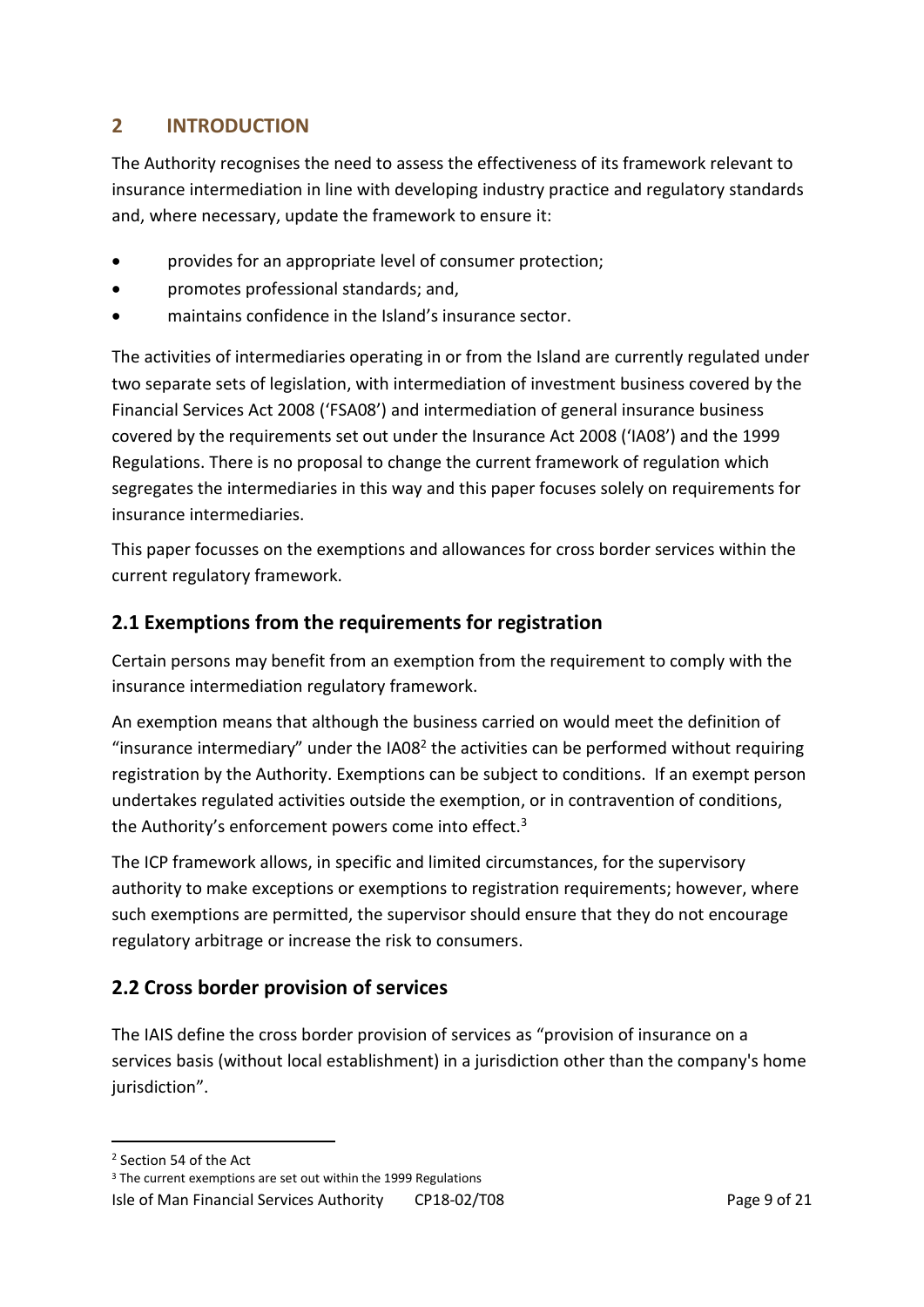This business is permitted in the IOM under the current framework. Insurance intermediaries operating on a cross-border basis from outside the IOM are not required to be registered under the Act as they would not be considered to be operating "in or from the Isle of Man"<sup>4</sup>. Intermediaries merely marketing into the Island would not be covered under this provision, or the associated 'holding out' provision<sup>5</sup>, unless the insurance intermediary did not make it clear that its business was being conducted other than in or from the Island.

1

<sup>4</sup> Section 24 of the IA08

<sup>5</sup> Section 24 of the IA08

Isle of Man Financial Services Authority CP18-02/T08 Page 10 of 21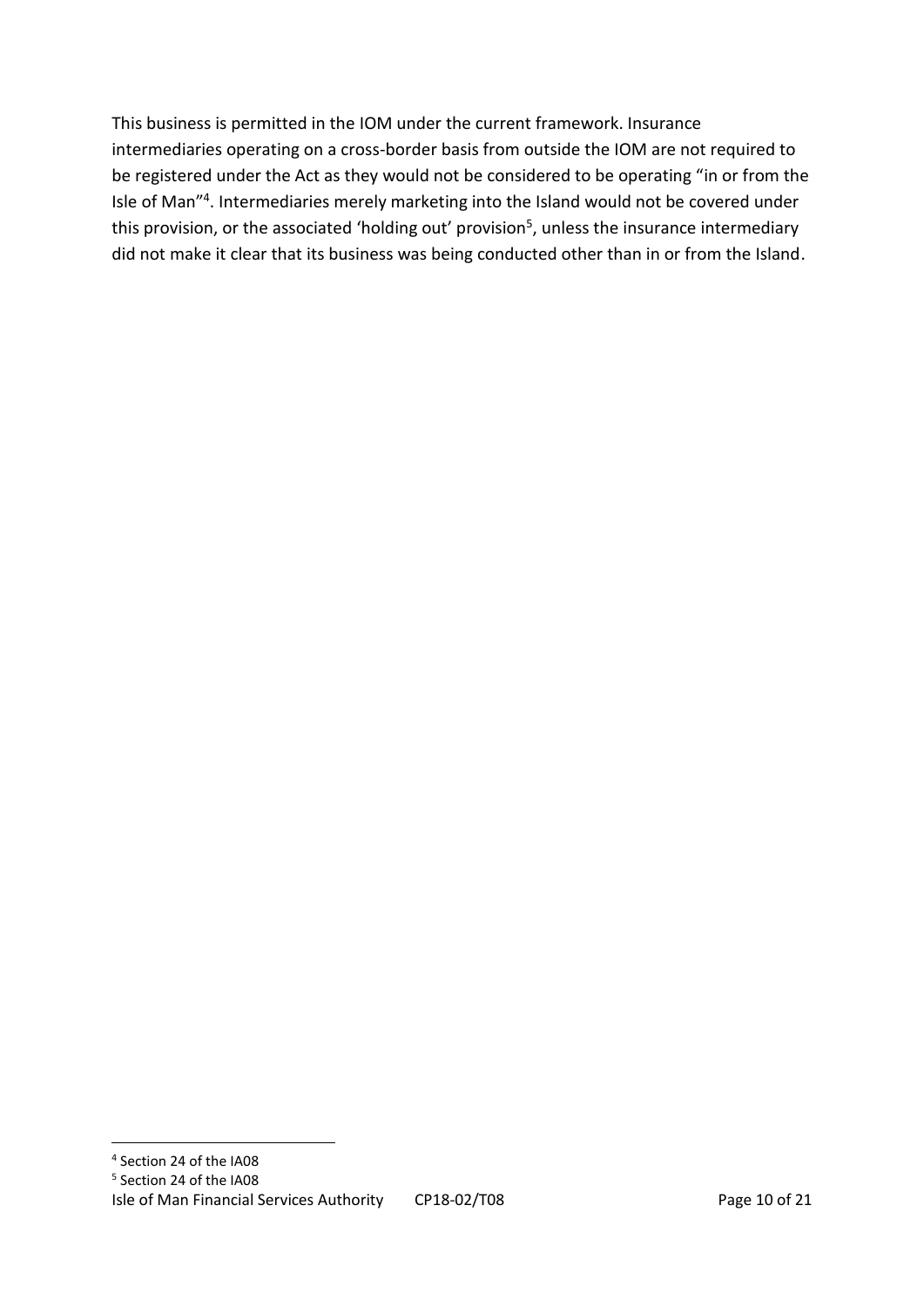#### <span id="page-10-0"></span>**3 EXEMPTIONS**

The current regulatory framework includes certain categories of exempt insurance intermediaries, as follows:

- 1. those only acting as an insurance intermediary in respect of long term insurance that falls within the definition of "investment<sup>6</sup>" business;
- 2. those arranging insurance that covers the risk of loss or damage to goods or services provided by that person, where the principal business is not that of an insurance intermediary;
- 3. an insurance intermediary regulated by the UK Financial Conduct Authority ("FCA") not ordinarily resident on the IOM.

Additionally, intermediaries that advise on pure protection products and that hold a Class 2 financial services licence are exempted from certain elements of the framework<sup>7</sup>, such as the requirement to register as an insurance intermediary with the Authority.

Consideration is given to each current exemption, below:

#### <span id="page-10-1"></span>**3.1 Investment business**

The intermediation of investment business is currently regulated under the FSA08 with advising on investments a regulated activity under the Regulated Activities Order 2011 (as amended) ('RAO'). Long term insurance business, with the exception of pure protection business, is considered investment business for the purpose of the RAO.

The Authority considers it appropriate that, long term insurance contracts that include an investment element, continue to be considered as investments for the purpose of regulation under the FSA08; and therefore, intermediaries advising solely on insurance contracts of this form are exempt from registration under the framework for the regulation of general insurance intermediaries. There are no changes proposed to this exemption.

#### <span id="page-10-2"></span>**3.2 Ancillary insurance business**

#### **3.2.1 Background**

-

Many businesses offer insurance in respect of goods or services being offered as the principal activity of the business in question and the current regulatory framework provides for an exemption for such activity. These businesses can offer insurance in respect of the primary goods or services in which they trade without being registered with the Authority.

 $6$  as defined in the Regulated Activities Order 2011 (as amended 2013) -

<http://www.iomfsa.im/lib/docs/iomfsa/consultations/regulatedactivitiesorder2011.pdf>

<sup>&</sup>lt;sup>7</sup> the requirements to effect professional indemnity insurance and to comply with the CTPs in relation to the pure protection products remain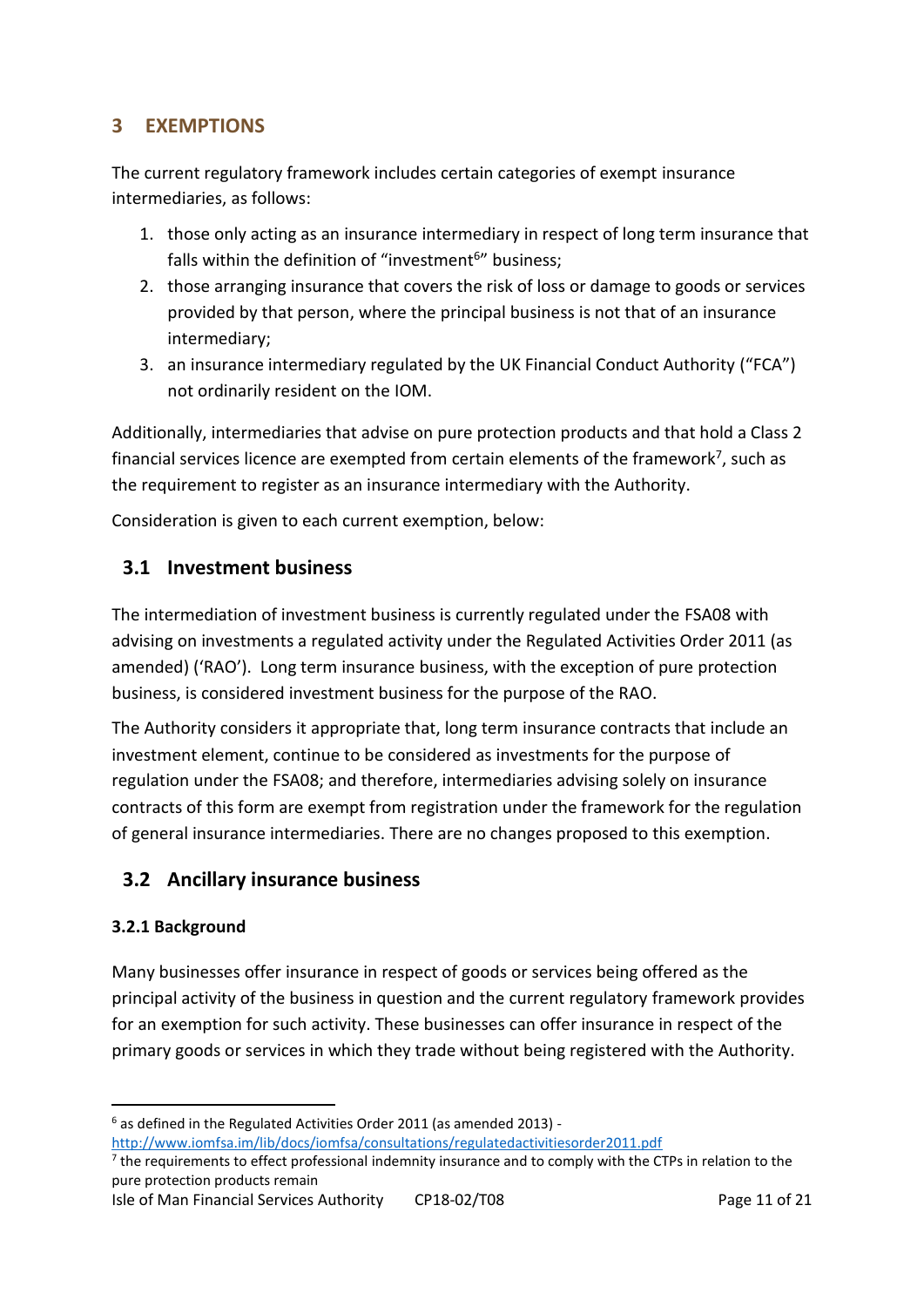The Authority is aware of a range of businesses that may recommend insurance as an ancillary service to the business's main activity, and within this there will be a range of insurance products offered with differing risks attached.

A number of respondents to DP16-07 and CP17-07/T08 suggested that because such businesses are providing an intermediation service, they should be registered in the same way as a general insurance intermediary to ensure a level playing field, especially as the policies provided may be the same i.e. a travel agent and an insurance intermediary can both sell travel insurance but only the insurance intermediary is registered. However, the travel agent is restricted to selling a travel insurance policy in connection with the holiday sold.

Some respondents felt that travel insurance and pet/livestock insurance posed a significant risk when sold by inexperienced organisations and therefore any business selling travel insurance or pet/livestock insurance should be registered. Other respondents suggested that consumers need more protection on ancillary insurance relating to white goods, travel, pets etc. concluding that all ancillary insurance business should be regulated, not just travel insurance.

Other respondents presented an opposing view which suggested that the direct regulation of travel agents and tour operators in relation travel insurance intermediation is unnecessary and disproportionate. This argument was supported by the statement that the EU's Insurance Distribution Directive ('IDD') allows Members States to exempt travel insurance sales based on the level of risk posed to consumers. Travel insurance sales were positioned as a relatively straightforward sale of a straightforward product and the observation that travel agents and tour operators are in a good position to assist consumers because they, by definition, have a good insight in to the travel arrangements purchased. It was felt that the regulation of travel insurance has led to fewer people purchasing travel insurance; and therefore actually increased the risk of consumer detriment.

#### **3.2.2 Jurisdictional comparisons**

#### **United Kingdom**

The UK is in the process of implementing changes to its regulatory framework for insurance intermediation in order to bring it into line with the IDD. In relation to exemptions for ancillary insurance providers, the IDD exempts from regulation firms who sell insurance as an add-on product to their principal good or service, provided the premium does not exceed a certain amount and the risks covered by the product are limited.

The UK is considered to have chosen to "gold-plate" the IDD in certain areas and, as a result, the connected contract exemption in the UK is expected to exempt non-long term insurance contracts that: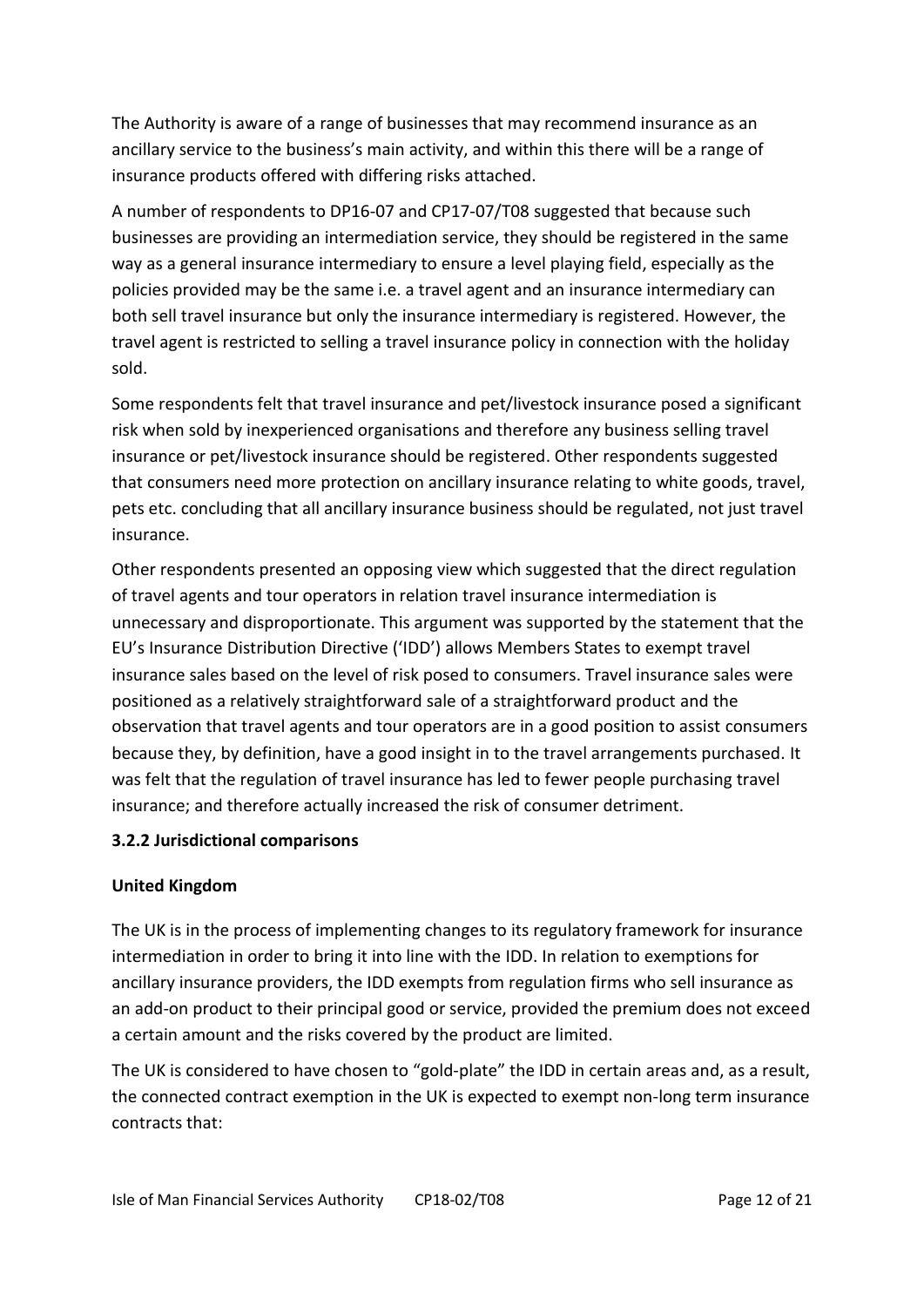| Have an annual premium of €600 or less, or for<br>contracts with a duration less than 3 months<br>€200 or less;                                                                                                                                                                                                                                                                                                                                                                                                 | The Authority has previously reviewed<br>including a premium threshold as a useful<br>mechanism to ensure proportionality. It allows<br>relatively low value contracts to benefit from<br>an exemption while ensuring that the<br>distribution of more expensive insurance<br>contracts are subject to the regulatory<br>framework; however, it is very difficult to set a<br>meaningful threshold. The feedback to the<br>DP16-07 suggested that this threshold would<br>be too high to be meaningful in the IOM<br>because all the policies sold under the ancillary<br>exemption would fall well below this amount.                                                                                                                      |
|-----------------------------------------------------------------------------------------------------------------------------------------------------------------------------------------------------------------------------------------------------------------------------------------------------------------------------------------------------------------------------------------------------------------------------------------------------------------------------------------------------------------|---------------------------------------------------------------------------------------------------------------------------------------------------------------------------------------------------------------------------------------------------------------------------------------------------------------------------------------------------------------------------------------------------------------------------------------------------------------------------------------------------------------------------------------------------------------------------------------------------------------------------------------------------------------------------------------------------------------------------------------------|
| Covers the risk of :<br>breakdown, loss of or damage to non-<br>O<br>motor goods or services supplied by the<br>provider; or                                                                                                                                                                                                                                                                                                                                                                                    | This exemption excludes motor warranties so<br>all motor warranty products in the UK are<br>subject to regulation regardless of their cost.<br>The UK Government took this position to avoid<br>the market distortions that might arise if some<br>warranties were regulated and others were<br>not. This goes further than the position within<br>the IDD which exempts all extended warranties<br>(including motor warranties) which are<br>contracts of insurance and sold as an add-on to<br>a product, provided the cost is less than €600<br>per year, or less than €200 if the warranty<br>cover period is three months or less.                                                                                                     |
| the non-use of services supplied by the<br>$\circ$<br>provider; or                                                                                                                                                                                                                                                                                                                                                                                                                                              | Such products might include cancellation cover<br>for tickets (e.g. for a music festival, theatre<br>performance or train travel). These products<br>are usually simple, low cost and often provided<br>by firms that are out of scope of regulation.<br>However, such products are not frequently<br>made available on the IOM.                                                                                                                                                                                                                                                                                                                                                                                                            |
| damage to, or loss of baggage and<br>$\circ$<br>other risks linked to the travel booked<br>with the provider in circumstances<br>where $-$<br>the travel booked with the provider<br>٠<br>relates to attendance at an event<br>organised or managed by that<br>provider and the party seeking<br>insurance is not an individual or small<br>business; or<br>the travel booked with the provider<br>٠<br>is only the hire of an aircraft, vehicle<br>or vessel which does not provide<br>sleeping accommodation; | The IDD requires the regulation of travel<br>insurance as a standalone product, but does<br>not require regulation where products are sold<br>as part of a package alongside a holiday or<br>similar travel arrangements. This is consistent<br>with the IOM's current exemption. However, in<br>the UK travel insurance products are regulated,<br>except as outlined here.<br>The UK adopted this position to ensure a level<br>playing field for those who sell travel insurance<br>as standalone products and those selling<br>insurance as part of a travel package because<br>the UK government were concerned by<br>evidence of mis-selling and complaints in<br>relation to travel insurance products sold as<br>part of a package. |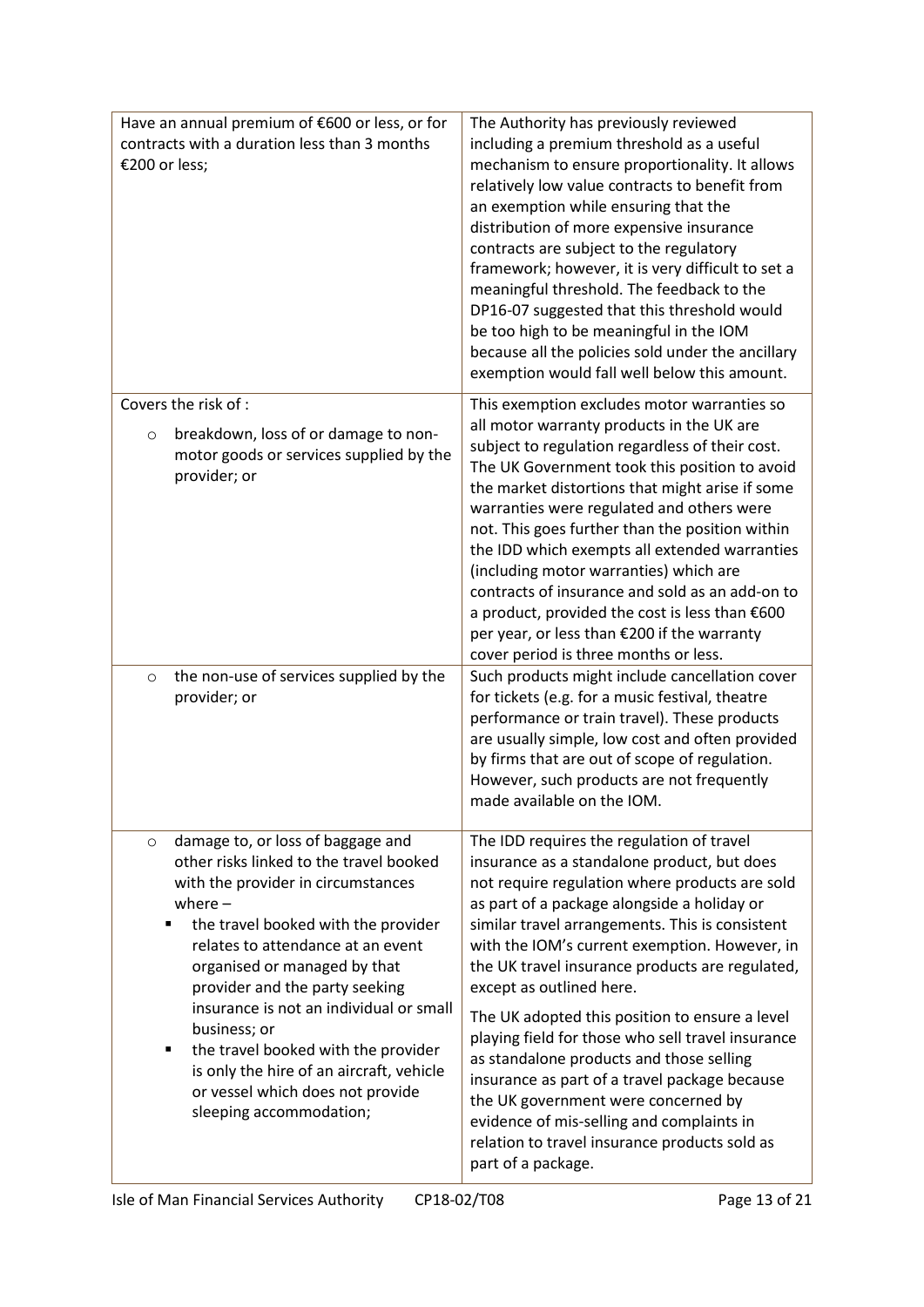| does not cover any liability risks (except, in the<br>case of a contract which covers travel risks,<br>where the cover is ancillary to the main cover<br>provided by the contracts); and is |  |
|---------------------------------------------------------------------------------------------------------------------------------------------------------------------------------------------|--|
| complementary to the non-motor goods being<br>supplied or service being provided by the<br>provider.                                                                                        |  |

#### **Channel Islands**

In Jersey incidental general insurance businesses are registered<sup>8</sup> but the firms are not required to comply with the notice requirements for key persons, preparation of financial statements or the Codes of Practice.

In Guernsey, persons advising on policies of insurance as part of a contract to provide goods or services<sup>9</sup> are exempt from registration.

#### **3.2.3 Considerations**

The Authority's considerations are influenced by several factors including the views expressed through consultation, the costs and financial implications, and technical factors such as the legal context.

The 1999 Regulations provide for an exemption for such activity where the insurance provided "*covers the risk of loss or damage to goods or services provided by that person, if the person's principal business is not that of an insurance intermediary*".

It is noted that it is not common practice in neighbouring jurisdictions to regulate all ancillary insurance intermediaries. In line with other developments to the framework, the Authority wants to ensure that the resultant framework is in line with international standards, and is proportionate to the sector and to the benefits which are expected to result from the imposition of any regulatory burden.

It is appreciated that the services provided by such businesses are not caught within the Isle of Man's Financial Services Ombudsman Scheme ('FSOS'). However, the Authority must balance the resource commitment that would result from the registration of all businesses

<sup>&</sup>lt;sup>8</sup> Defined as general insurance mediation business that is carried on by a person where the person carries on such business only:

<sup>(</sup>a) Incidentally to some other business;

<sup>(</sup>b) In relation to goods or services sold by him or her; or

<sup>(</sup>c) By way of the sale of a policy of general insurance as part of a contract to provide goods and services. <sup>9</sup> Including the selling of extended warranty insurance in conjunction with the purchase of goods, the selling of travel insurance in conjunction with the purchase of a holiday package arrangement; and the selling of credit protection insurance where such insurance is sold unconditionally as part of an agreement when providing loan or overdraft facilities, where the provider is not promoting any other insurance service to its customer base.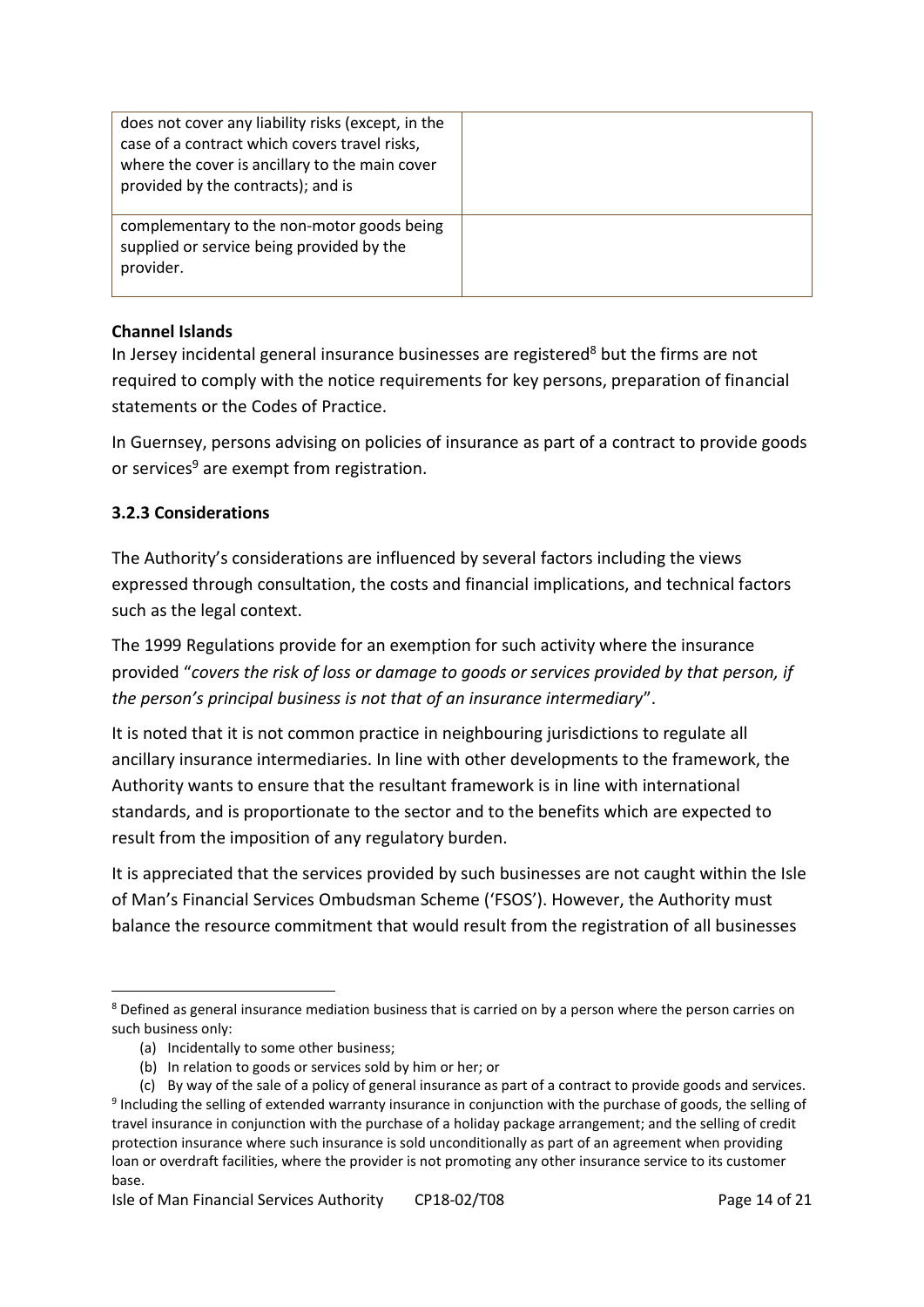that sell ancillary insurance against the benefits that are expected to result from the imposition of any regulatory burden.

The Authority, through its work in this area, has not been presented with evidence that these ancillary insurance products are unduly complex or are linked to significant consumer detriment that would justify their removal from the exemption.

The Authority has also considered solely removing travel insurance from the exemption. Again, the Authority has not seen any evidence of significant consumer detriment that would justify their removal from the exemption, and this has to be balanced against the argument that any developments to regulate travel insurance may create an unintended situation which dissuades consumers from accessing such insurance.

#### **3.2.4. Proposal**

For the reasons stated above the Authority has decided that the registration of ancillary insurance providers would not be proportionate to any benefits expected to result from such a change and would not constitute the best use of its resources. The Authority has, therefore, decided to retain the exemption and proposes to include it within the revised Insurance Intermediaries (General Business) Regulations.

The proposed exemption wording is outlined in the table below with an explanation of the expected areas of coverage.

| <b>Proposed exemption wording</b>                                                                                                                  | <b>Coverage</b>                                                                                                                                                                                                                                                                                                                                                                                                                                                           |
|----------------------------------------------------------------------------------------------------------------------------------------------------|---------------------------------------------------------------------------------------------------------------------------------------------------------------------------------------------------------------------------------------------------------------------------------------------------------------------------------------------------------------------------------------------------------------------------------------------------------------------------|
| Covers the risk of :<br>breakdown, loss of or damage to goods<br>$\circ$<br>or services provided by the provider<br>and other associated risks; or | Including the selling of:<br>extended warranty insurance in<br>$\circ$<br>conjunction with the purchase of<br>goods,<br>credit protection insurance where such<br>$\circ$<br>insurance is sold as part of an<br>agreement when providing loan or<br>overdraft facilities,<br>pet insurance by vets,<br>$\circ$<br>dental insurance by dentists,<br>$\circ$<br>insurance for loss or damage in transit<br>$\circ$<br>by removals firms, freight companies<br>and couriers. |
| the non-use of services provided by the<br>$\circ$<br>provider; or                                                                                 | Include the selling of cancellation cover for<br>event or travel tickets but not business<br>interruption insurance.                                                                                                                                                                                                                                                                                                                                                      |
| damage to, or loss of baggage and<br>$\Omega$<br>other risks linked to the travel booked<br>with the provider;                                     | To cover the selling of travel insurance only in<br>conjunction with the purchase of a holiday<br>package arrangement, flight or sailing.                                                                                                                                                                                                                                                                                                                                 |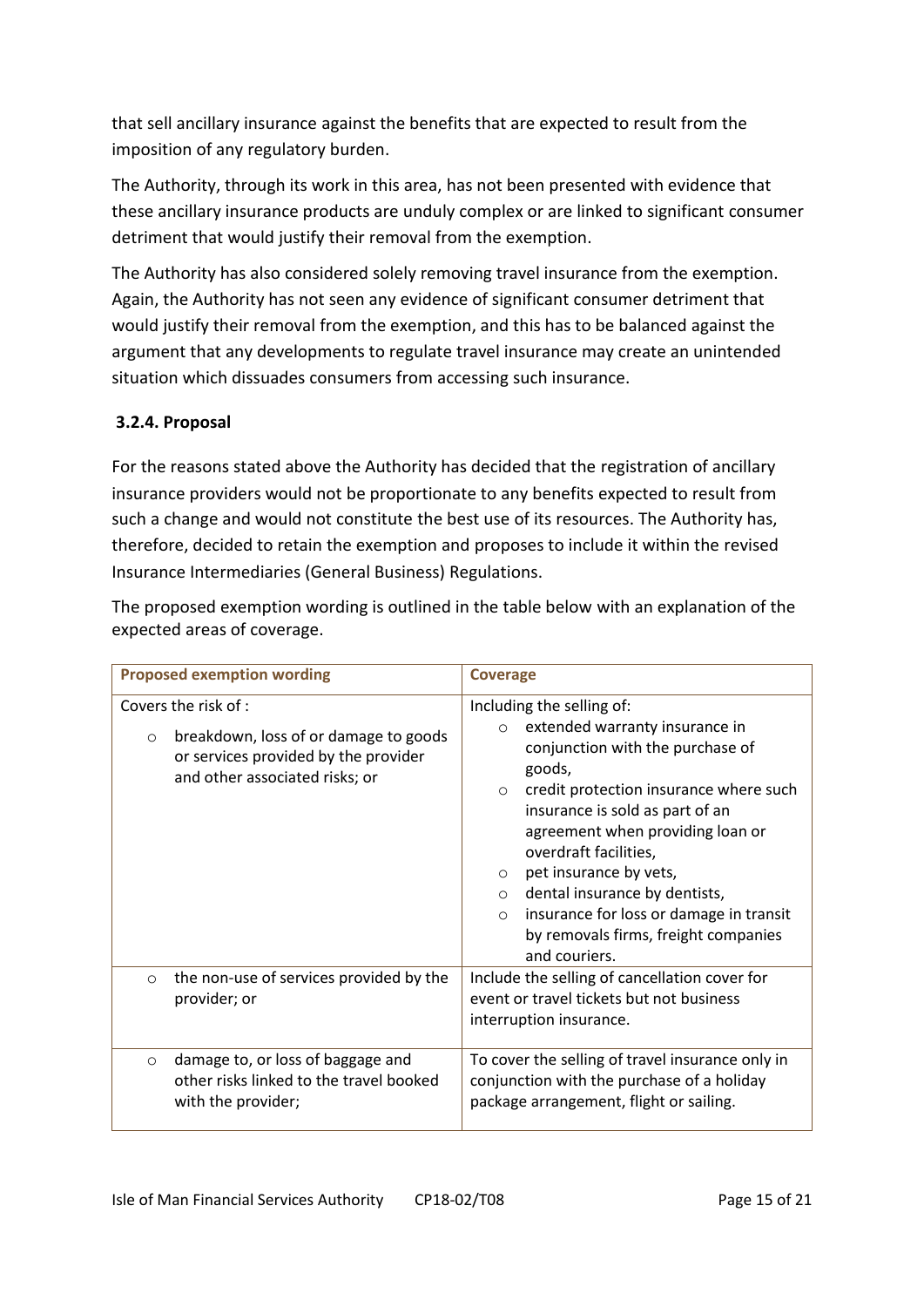| Where the principal business of the provider is $\vert$ The provider should not be promoting any |                                                 |
|--------------------------------------------------------------------------------------------------|-------------------------------------------------|
| not that of an insurance intermediary.                                                           | other insurance service to its customer base or |
|                                                                                                  | selling insurance as a stand-alone product.     |

#### **3.2.5 Risk mitigants**

The Authority is required to give consideration to certain factors when undertaking its role; one of these is the need to promote public understanding of the insurance industry. It is noted that the Office of Fair Trading ('OFT') have issued a travel insurance guidance sheet under its remit for consumer advice. The Authority plans to work with the OFT to update and add to this guidance to clarify the different position in terms of consumer protection when purchasing travel insurance from a registered intermediary vs a travel agent.

#### **Question 1**

Do you have any views on the proposed exemption wording for ancillary business and the scope of coverage?

#### <span id="page-15-0"></span>**3.3 FCA regulated intermediaries**

The exemption available within the 1999 Regulations for an FCA regulated insurance intermediary not establishing a presence in the Island, was developed in conjunction with the local insurance market and recognises the level of regulatory oversight under the FCA framework. This exemption would only capture those doing business in or from the Island i.e. those actually coming to the Island to carry on insurance intermediation business.

Within CP17-07/T08 the Authority outlined its proposal that the exemption for FCA regulated intermediaries would remain, but that any FCA registered intermediary wishing to take advantage of the exemption will be required to notify the Authority in advance. This will allow the Authority to monitor usage of the exemption more closely. Generally this was welcomed; however, there was some feedback that retaining the exemption could lead to regulatory arbitrage if the IOM's regime developed to be at a significantly higher standard than the FCA's. The Authority does not believe that the developments that it is proposing to make to its regulatory regime will result in a framework that is of a higher standard than the FCA's.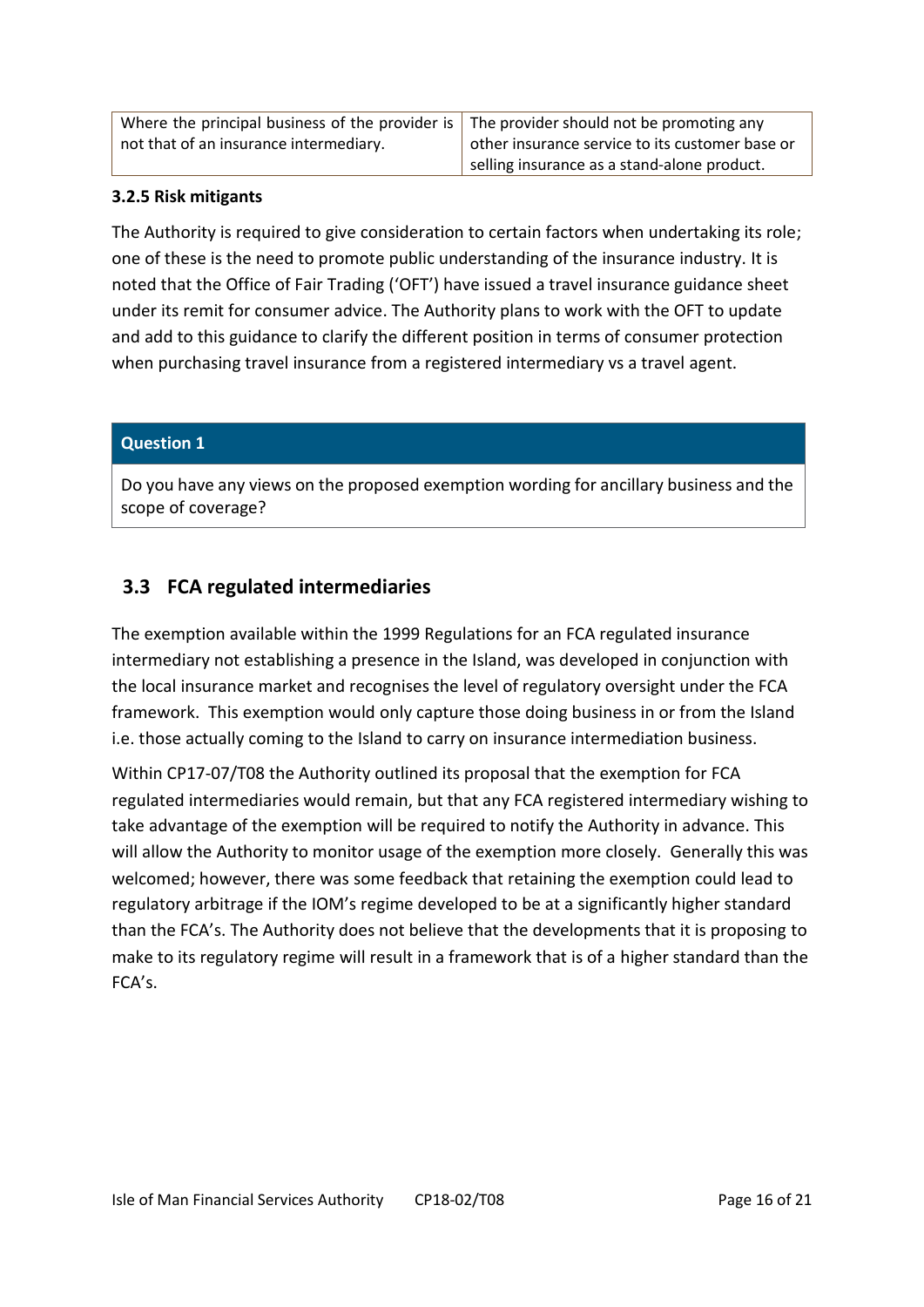#### <span id="page-16-0"></span>**4 CROSS BORDER**

#### <span id="page-16-1"></span>**4.1 Registration of cross border intermediaries and attached issues**

As noted above, intermediaries operating on a cross border basis from outside the IOM are not required to be registered under the IA08 as they would not be considered to be operating 'in or from the Isle of Man'. Intermediaries marketing into the Island would not be covered under this provision, or the 'holding out' provision, unless the intermediary did not make it clear that its business was being conducted other than in or from the Island.

In light of developing business practices, and in particular online services, the Authority has been giving consideration to whether an overseas intermediary that is actively marketing on the IOM should be required to register with the Authority.

In considering the options, the Authority has noted that there are a number of issues with its initial proposal within CP17-07/T08 to progress a change that will require an overseas intermediary that is actively marketing in the IOM to fall within the definition of an insurance intermediary and thus be required to go through a registration process with the Authority, as follows:

- o It would be impracticable for the Authority to regulate all intermediaries marketing into the Island as it would capture such a range of providers i.e. those advertising by means of national newspapers and TV channels, internet etc. and this approach would not be proportionate to the risk that such intermediaries pose.
- $\circ$  Extending the Authority's remit to register general insurance intermediaries that are conducting business outside the IOM would make this activity out of line with all other regulated activities (under both the IA08 and the FSA08).

#### <span id="page-16-2"></span>**4.2 Issues with continuing to allow cross border services**

Feedback to DP16-07 and CP17-07/T08 raised the following issues with continuing to allow cross border services to be provided in the IOM:

| <b>Issues raised</b>                           | <b>Authority's comments</b>                      |
|------------------------------------------------|--------------------------------------------------|
| There is a risk that overseas firms do not     | The Authority agrees that there is an increased  |
| understand the IOM's status and insurance sold | risk of overseas intermediaries not fully        |
| may not be suitable for IOM customers.         | understanding IOM specific jurisdictional issues |
|                                                | increasing the potential of unsuitable advice    |
|                                                | from an overseas intermediary. However, the      |
|                                                | Authority must balance the need for consumers    |
|                                                | to receive an appropriate level of protection    |
|                                                | with the benefits of innovation, part of which   |
|                                                | includes not limiting the accessibility of       |
|                                                | insurance coverage for IOM residents. The        |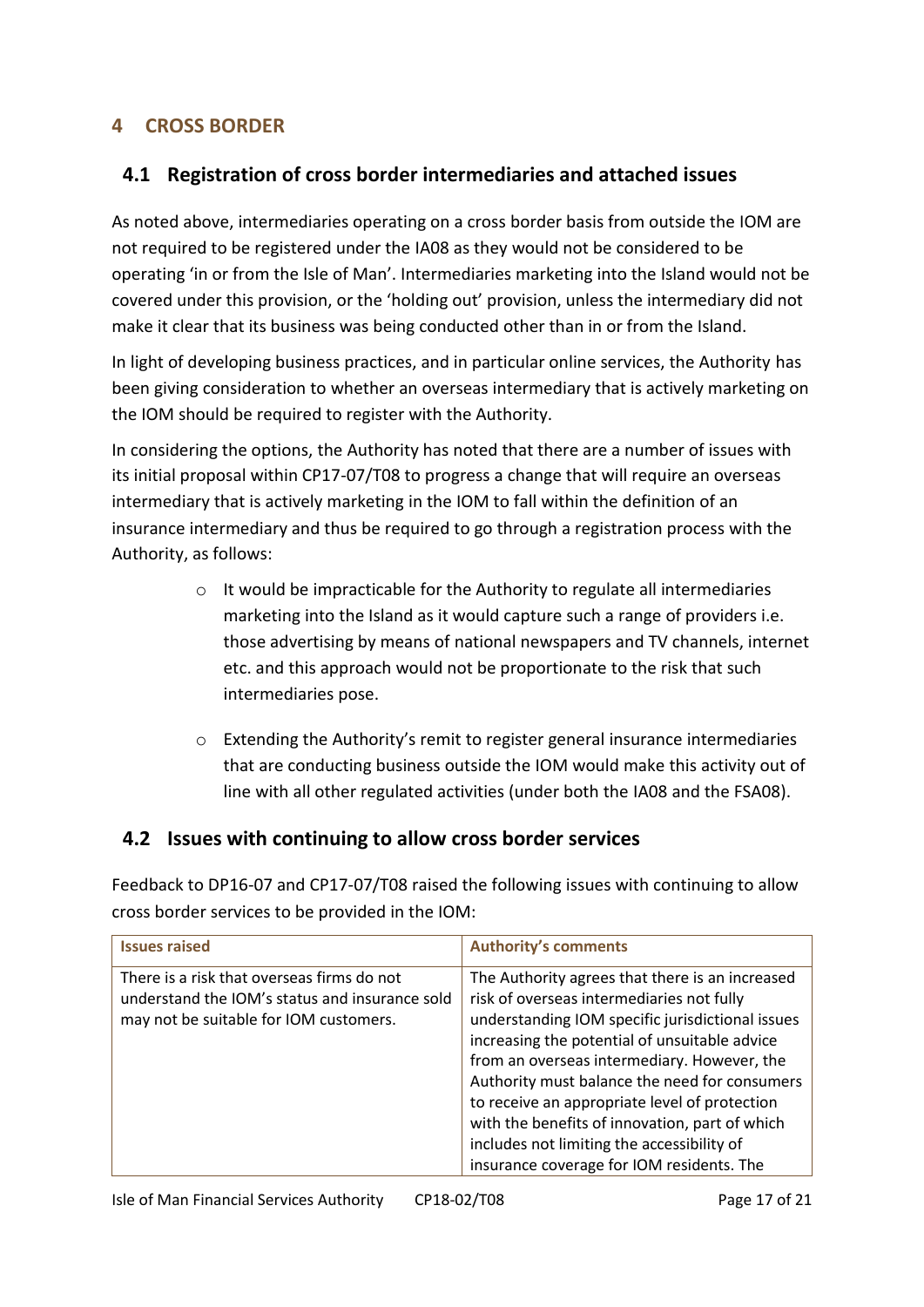|                                                                                                                                                                                                                                                                        | Authority plans to issue some consumer<br>awareness guidance in this area.                                                                                                                                                                                                                                                                                                                                                                                                                                                                                                                                                                                                                                                                          |
|------------------------------------------------------------------------------------------------------------------------------------------------------------------------------------------------------------------------------------------------------------------------|-----------------------------------------------------------------------------------------------------------------------------------------------------------------------------------------------------------------------------------------------------------------------------------------------------------------------------------------------------------------------------------------------------------------------------------------------------------------------------------------------------------------------------------------------------------------------------------------------------------------------------------------------------------------------------------------------------------------------------------------------------|
| Competition from firms with bigger marketing<br>budgets leaves IOM intermediaries at a<br>disadvantage.                                                                                                                                                                | Whilst we appreciate that it is difficult for some<br>smaller intermediary firms to compete in terms<br>of marketing, there is an argument that<br>promoting competition encourages innovation<br>and efficiency and provides a strong incentive<br>for firms to treat consumers properly and strive<br>to win custom on the basis of service, quality,<br>price and innovation. Whilst competition is not<br>a specific consideration for the Authority under<br>its objectives, our view is that healthy<br>competition may help to support consumer<br>protection and integrity within the financial<br>system. Additionally, companies operating on a<br>cross border basis provide access to wider and<br>potentially more specialist markets. |
| Such sales are not subject to the same degree<br>of consumer protection because the customer<br>will not have recourse to the local regulator<br>and local FSOS.                                                                                                       | Customers do still have access to redress in the<br>key jurisdictions of the UK, Jersey and Guernsey<br>which all have a Financial Services Regulator<br>and an Ombudsman scheme. Although not<br>situated locally, these Ombudsman Schemes<br>cover all customers of financial services<br>business within their jurisdiction (including IOM<br>customers) and have a wider coverage than<br>that of the FSOS because they also cover claims<br>from small businesses.                                                                                                                                                                                                                                                                             |
| An IOM based insurance intermediary is not<br>free to actively market their services in the UK<br>without being properly regulated by the FCA<br>and so the same should be applied to firms<br>regulated in other jurisdictions who wish to<br>transact business here. | Any reciprocity arrangements with the UK<br>would have to be on the basis of an equivalent<br>framework to that of the FCA.<br>The Authority has undertaken a jurisdictional<br>review and noted that that it is not common<br>practice within the neighbouring jurisdictions to<br>allow insurance intermediaries to advertise<br>within a jurisdiction without requiring<br>registration.                                                                                                                                                                                                                                                                                                                                                         |
|                                                                                                                                                                                                                                                                        | As noted above, it would not be practical for<br>the Authority to try to regulate all providers<br>that market their services to IOM customers.<br>However, "marketing" could be defined in such<br>a way as to capture only those persons<br>deliberately targeting IOM customers. This<br>would allow the Authority to set out<br>requirements into legislation for the marketing<br>activity conducted in the IOM.                                                                                                                                                                                                                                                                                                                               |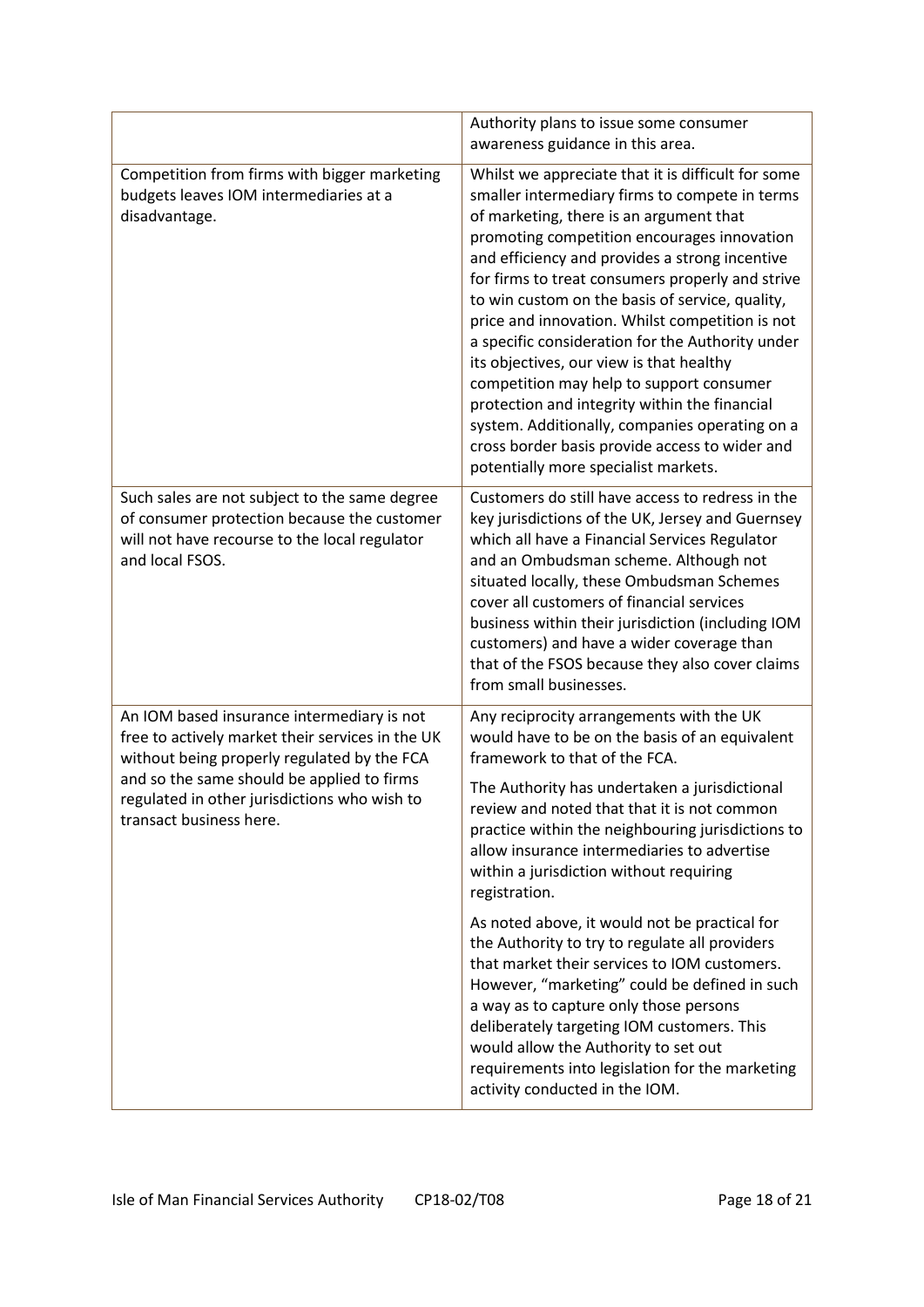#### <span id="page-18-0"></span>**4.3 Proposal**

There is currently an exclusion under the RAO for intermediaries that advise on investments ('IFAs') under the FSA08 for transactions with overseas persons<sup>10</sup>. This exclusion allows an IFA who is authorised to give investment advice by an overseas regulator to carry on that activity in the IOM if the activity is the direct result of an approach made to the overseas person by, or on behalf of, an IOM person; and, the approach must not be solicited by the overseas person by advertising that is targeted at IOM persons.

It is proposed that a similar approach is taken for the general insurance intermediation market. If adopted, this would no longer allow intermediaries from outside the IOM to advertise for business in the IOM, but it would not preclude them from making products available to IOM persons if they are approached.

Within the RAO there is no definition of advertising "targeted at Isle of Man persons". The intention is for it to capture firms that have made a conscious decision to advertise in the Isle of Man. However, developments in methods of targeted online advertising make it possible now for persons to receive apparently targeted advertising based on their geographical location, through the use of an IP address for example. It is unclear whether this would class as an advertisement that is targeted at an Isle of Man person.

In relation to insurance intermediation, the Authority does not consider it appropriate to try to stop advertising through websites or applications. The internet is 'borderless' in nature and may be accessed by IOM persons whether or not the persons controlling it have taken the decision to 'specifically target' IOM persons.

#### **However, the Authority does consider it appropriate to stop advertising that is disseminated by a medium which is targeted at IOM persons, such as local newspaper/radio, telephone directory or on local buses.**

|                               | <b>Captured within provisions of</b><br>the IA08 | <b>Not captured within</b><br>provisions of the IA08 |
|-------------------------------|--------------------------------------------------|------------------------------------------------------|
| IOM intermediary selling      | $\checkmark$ - "in or from" s.24 of the          |                                                      |
| insurance outside IOM         | <b>IA08</b>                                      |                                                      |
|                               |                                                  |                                                      |
| UK intermediary coming to the | $\checkmark$ - "in or from" s.24 of the          |                                                      |
| IOM to sell insurance         | IA08, but exemption in place in                  |                                                      |
|                               | relation to registration as an                   |                                                      |
|                               | intermediary with no fixed                       |                                                      |
|                               | place of business in the Island,                 |                                                      |

The table below sets out scenarios in which cross border services would or would not be captured if this proposal was progressed.

Isle of Man Financial Services Authority CP18-02/T08 Page 19 of 21 <sup>10</sup> Exclusion 2(d) of Schedule 1 to the RAO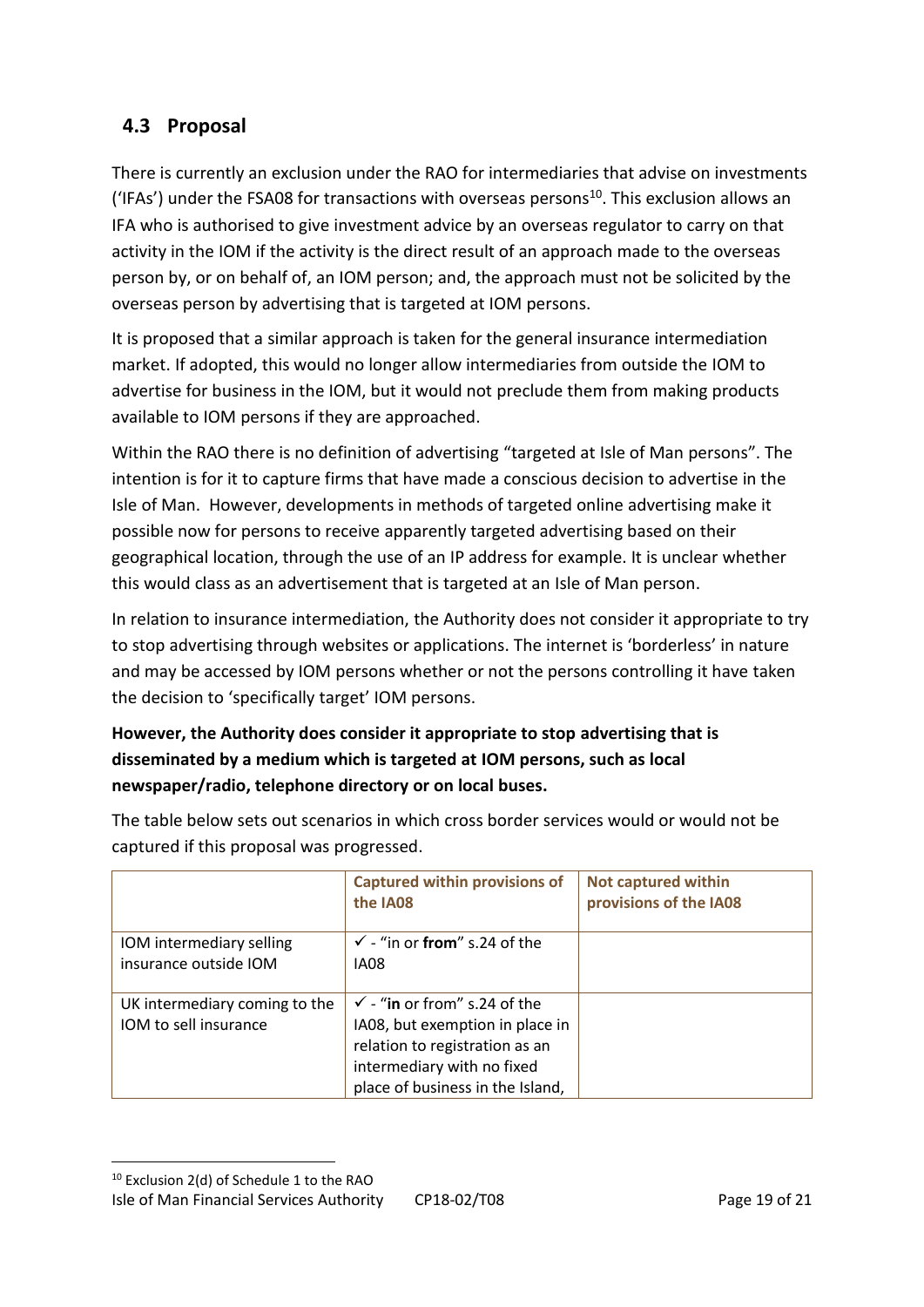|                                                                                                                                                                                                                                                                                                                 | which just requires a<br>notification to the Authority                                                                                                           |                                                                                                                                                                                                                                                                                                                                                                                                                     |
|-----------------------------------------------------------------------------------------------------------------------------------------------------------------------------------------------------------------------------------------------------------------------------------------------------------------|------------------------------------------------------------------------------------------------------------------------------------------------------------------|---------------------------------------------------------------------------------------------------------------------------------------------------------------------------------------------------------------------------------------------------------------------------------------------------------------------------------------------------------------------------------------------------------------------|
| Overseas intermediary coming<br>to the IOM to sell insurance                                                                                                                                                                                                                                                    | $\checkmark$ - "in or from" s.24 of the<br>IA08, no exemption so would<br>be required to be regulated<br>and meet our registration<br>criteria for real presence |                                                                                                                                                                                                                                                                                                                                                                                                                     |
| Overseas intermediary selling<br>insurance on a services only<br>cross border basis into the<br>IOM, without visiting the IOM<br>and with no fixed place of<br>business in the IOM (via<br>internet or telephone) and<br>without advertising<br>disseminated by a medium<br>which is targeted at IOM<br>persons |                                                                                                                                                                  | $\checkmark$ - does not fall within the<br>definition of "in or from" or<br>"holding out" as it is clear that<br>the business is situated<br>outside the IOM and the<br>intermediary is regulated in<br>that jurisdiction.                                                                                                                                                                                          |
| Overseas intermediary selling<br>insurance on a services only<br>cross border basis into the<br>IOM, without visiting the IOM<br>and with no fixed place of<br>business in the IOM (via<br>internet or telephone) but<br>advertising is disseminated by<br>a medium which is targeted at<br>IOM persons         |                                                                                                                                                                  | $\checkmark$ - does not fall within the<br>definition of "in or from" or<br>"holding out" as it is clear that<br>the business is situated<br>outside the IOM. However, a<br>change to legislation to restrict<br>the practice of intermediaries<br>from outside the IOM<br>advertising through a medium<br>which is targeted at IOM<br>persons could be progressed<br>(similar to the exclusion within<br>the RAO). |

The ICPs require the Authority to ensure that arrangements are transparent so that consumers understand the basis on which the intermediary is operating and can therefore make an informed decision. The Authority plans to issue a consumer awareness notice outlining the ways in which insurance can be purchased and the possible risks of purchasing insurance from other jurisdictions.

#### **Question 2**

<span id="page-19-0"></span>Do you have any feedback on the proposal to no longer allow intermediaries from outside the IOM to advertise for business using a medium which is targeted at IOM persons?